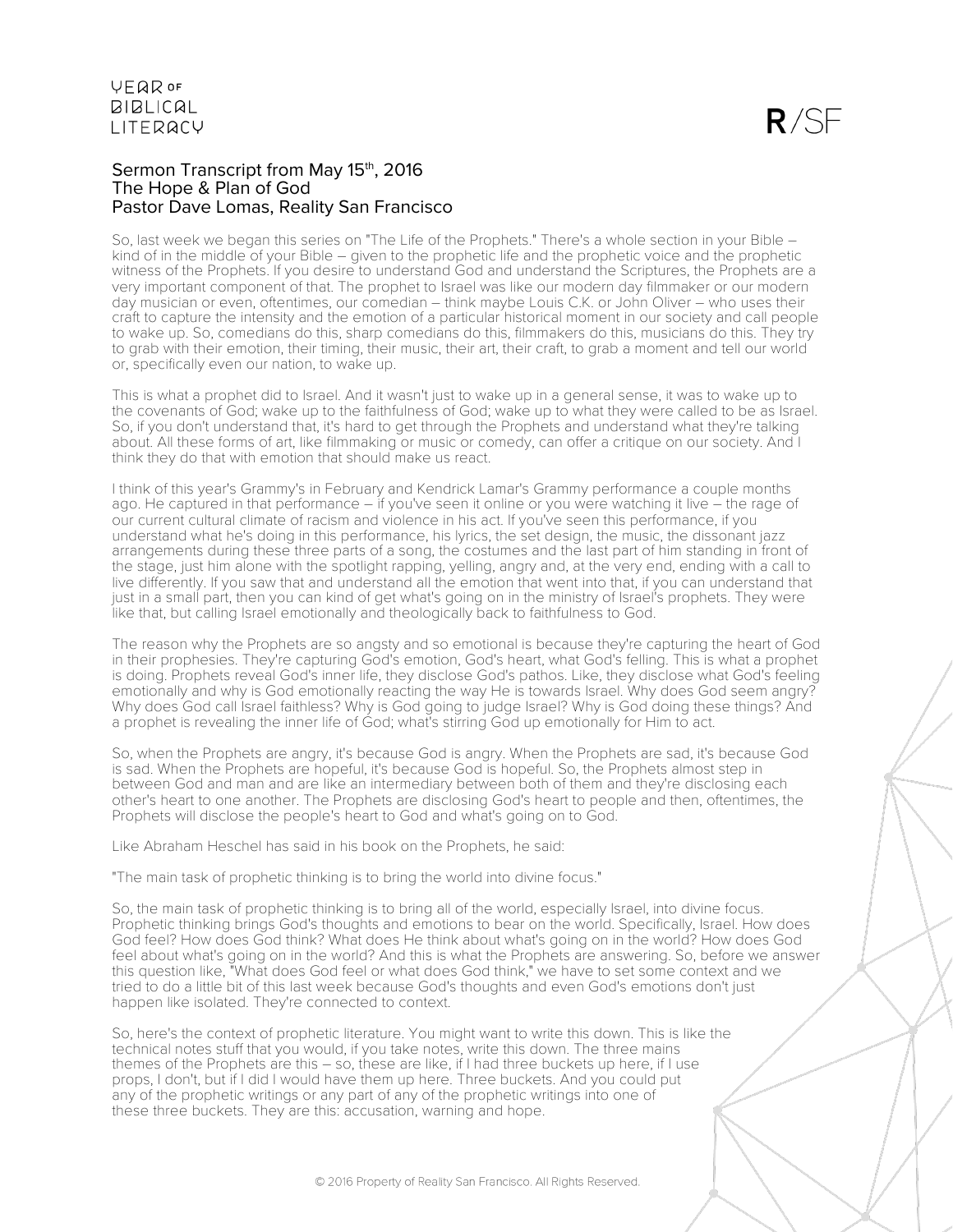$R/SF$ 

That's what every prophet is doing in some part of their literature. You could put the writings of parts of Isaiah – if you're reading Isaiah and you're like, "What is this?" You should be able to put it in accusation, "Oh, they're accusing Israel. Oh, no no no. They're bringing warning. Oh, no. They're bringing hope."

This is what they're all doing in the Prophets. Accusation. This is accusing Israel of covenant failure. So, whenever it seems like there's some anger towards God's people, it's because there is this accusation and we talked about this last week – of Israel failing the covenant. Think Hosea and God being cheated on, Israel breaking the covenant and God, as a spouse who's been cheated on, is saying, "Why weren't you faithful to the vows you made to me? Why aren't you faithful to the covenant that you made to me? We had plans together. Why aren't you living up to them?"

So, they're accusing Israel of worshipping false gods and, therefore, injustice starts to happen in Israel and throughout the world. So, the Prophets are accusing.

But, another thing that the Prophets are doing is they're warning. They're saying, "If you do not repent, if you do not turn to the Lord your God, if you do not live under the stipulations of the covenant, God is going to bring – He has to bring about justice. God must act justly and deal with Israel's injustice on a national scale. So, if you don't repent, if you don't turn, your land's going to be taken from you."

This is why our prophetic readings are broken up if you're reading along with us. They're broken up like before exile to Babylon and after exile from Babylon. Beforehand, it's a warning. "Guys. Wake up. If you do not wake up, the warning is that you'll be in exile."

The second half is, "Wake up, because this is what God did to you. Remember that God did this and He can do it again. God is serious about His warnings."

The last part – and I think this might round out a lot of our conversation today – is hope. The Prophets bring about God's hope of mercy on the other side of justice and that one day God will restore not just Israel, but God will restore the whole world through Israel. So, think here "Messiah" and "new covenant." That's kind of what the Prophets do as well. With that in mind, let's read Isaiah 5. Okay?

So, this is Isaiah's song. It says, if you have a Bible, it might say something like "The Song of the Vineyard" or "Isaiah's Song" or something like that. But think, this is Isaiah's Grammy performance, okay? So, this is Isaiah's song to Israel.

It says this in Isaiah 5:1: "I will sing for the one I love..." – the one he loves is Yahweh; God – "...a song about his vineyard;" – his vineyard is Israel.

"I will sing for the one I love a song about his vineyard; My loved one had a vineyard on a fertile hillside.

"He dug it up and cleared it of stones and planted it with the choicest vines.

"He built a watchtower in it and cut out a winepress as well.

"Then he looked for a crop of good grapes, but it yielded only bad fruit.

"'Now you dwellers in Jerusalem and people of Judah, judge between me and my vineyard.

"'What more could have been done for my vineyard that I have done for it?

"'When I looked for good grapes, why did it yield only bad?

"'Now I will tell you what I am going to do with my vineyard.

"'I will take away its hedge, and it will be destroyed;

"'I will break down its walls, and it will be trampled.

"'I will make it a wasteland, neither pruned nor cultivated, and briers and thorns will grow there.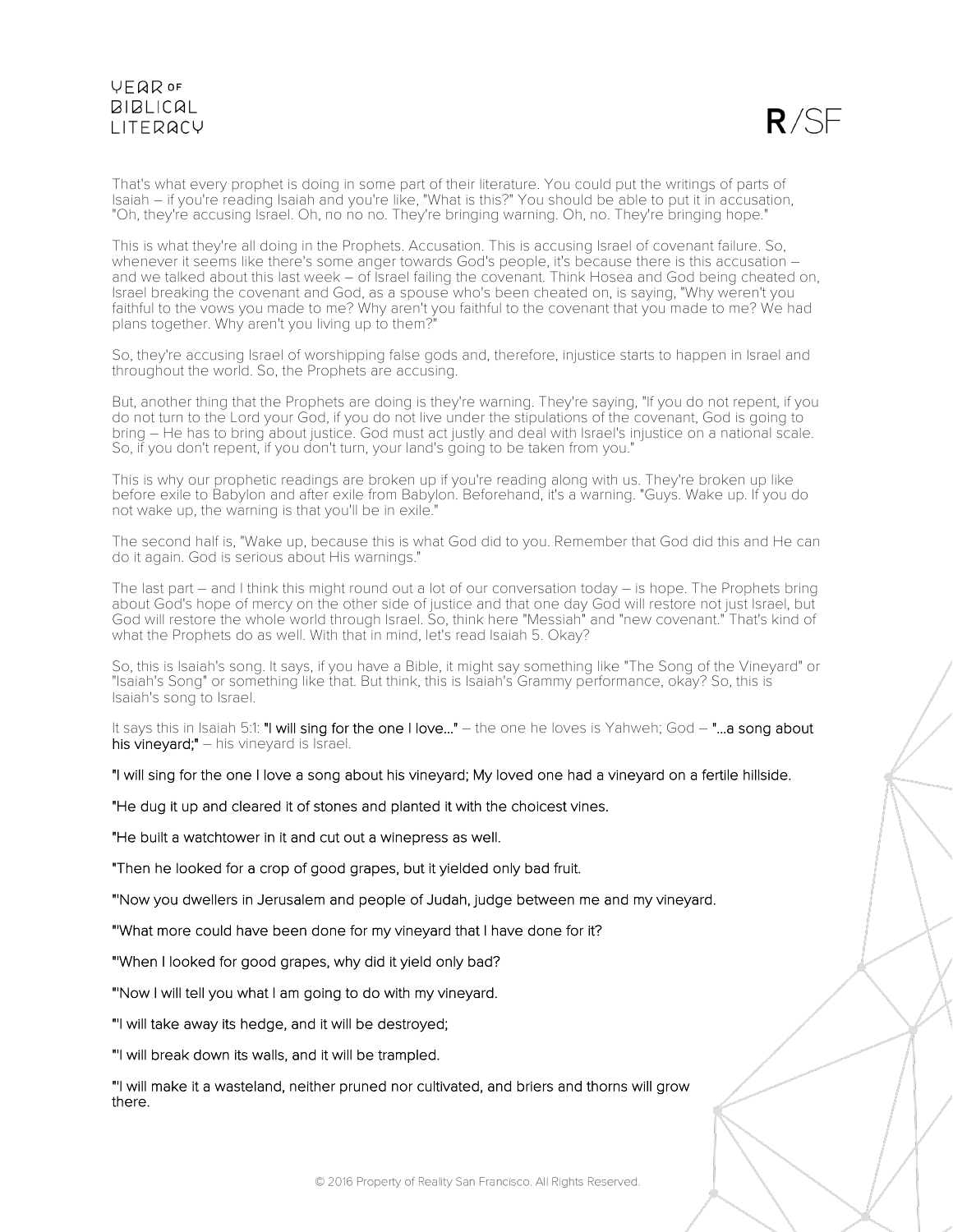

## "'I will command the clouds not to rain on it.'"

Stop there. Crazy song, right? You're like, "Doesn't really rhyme. Sounds really harsh."

This is Isaiah's song to Israel. He's like, "Hey, guys. I wrote a song for you. Would you like to hear it?"

You know? And then he starts singing this song and they're like, "Whoa. I think this is kind of offensive."

God plants a vineyard on this fertile hillside and God worked hard to get Israel rooted and established, planted with the choicest fruits. God's like, "I did everything I could to give you guys a good shot at this thing."

Think "Call of Abraham." Think "Exodus." Think "Promised Land." Like, "I called Abraham and he was nothing and I made him a nation. And then you were enslaved in Egypt and I brought you out. And then I brought you into a promised land and I've given you a land and a nation and my presence. Look what I've done for you. This is what I've done for you. And then I built a watchtower. I want to protect this vineyard."

And he built a winepress to make good win from the grapes that He would expect to come out of good soil and good vines. Like, "I gave you good soil. I gave you good irrigation. I gave you good vines. I'm a good vinedresser. I'm involved. I'm a good vine manager."

Like, he has every reason to succeed. Think like the Torah or the Law. Like, God's given them a plan to live as a kingdom people; given them a plan to flourish; given them a plan to live justly and rightly in the nation that God called them to. So, God has set Israel up to completely be a blessing to the whole world and then He goes at harvest to get what He expects to be good fruits. Like, "Okay, I'm going to the harvest now and you've had good soil and good irrigation and a good vinedresser and good vines and good seed. You have every reason to succeed here."

And then he goes there and it yielded only bad fruit. There was only bad people there. And what did God encounter or what did God consider to be the problem? So, when He goes there to find good fruit, what's the problem? Why wasn't it good? Look at verse 7. The song ends right here.

### Isaiah 5:7: "The vineyard of the Lord Almighty is the nation of Israel, and the people of Judah are the vines he delighted in.

### "And he looked for justice, but saw bloodshed; for righteousness, but heard cries of distress."

He looked for justice. Wasn't there. And He looked for righteousness. Now, these two words, righteousness and justice, frame up why the Prophets are so mad with Israel and, therefore, why God is so mad with Israel. The Hebrew word there for "righteousness" and "justice" is "tsedaqah" and "mishpat." And they are probably the two biggest words in the Old Testament, used over 200 times in the Old Testament. These words are very very important to the people of God, and the roots go all the way back to the calling of Abraham. So, I'm going to bring you back to the calling of Abraham one more time. If you're getting sick of this, too bad. I don't know what to say. Like, you guys have to understand Genesis and the call of Abraham to understand what's going on in the rest of the Bible.

So, I'm going to bring you back there again one more time. Okay? It's kind of dry, but hopefully at the end you'll be totally convicted. Okay. So, these are the words. They go all the way back to Israel. Remember, Abraham had promised – we talked about this last week – though Abraham doesn't have children, God will make Abraham a nation. And though he doesn't have land, God will give him a land. And though he doesn't have, at this point, God's presence, God says, "I will be with you. I will, I will, I will."

So, this is what God says in Genesis 18:18 to him: "Abraham will surely become a great and powerful nation, and all nations on earth will be blessed through him."

Remember? That's the goal. That's what God wants to do. "I'm going to bless the world through you and your nation.

"For I have chosen him [Abraham], so that..."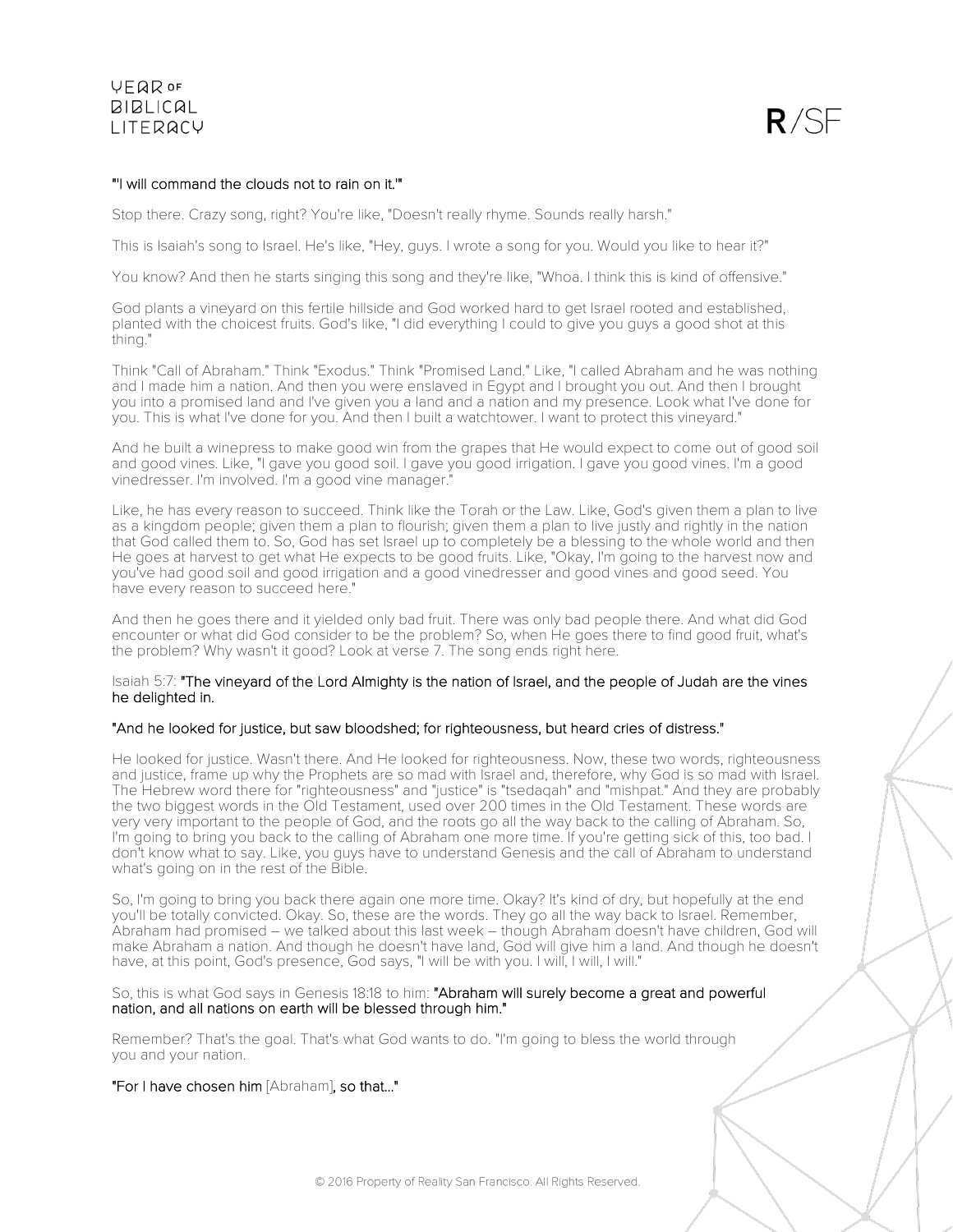

If you have a Bible open and if you want to turn there and if you want to underline "so that," that is very very important. God called and saved Abraham and blessed Abraham "so that." There is a reason why God does it. There is a purpose that God is trying to accomplish.

### "So that he will direct his children and his household [nation; people; Israel] after him to keep the way of the Lord..."

God has called Abraham so that him and his children, therefore the nation of Israel, would keep the way of the Lord. How do you keep the way of the Lord?

## "...By doing what is right and just."

Tsedaqah and mishpat. "I am calling you, as my people, to follow in my way by doing righteousness and justice..."

## "...so that the Lord will bring about for Abraham what he has promised him."

Okay. So, let me break this down for you. We already know that God is going to bless Abraham and the reason why God is going to bless Abraham is because God wants to bless the world. God's like, "I'm going to bless the entire world and I'm going to do that," because God doesn't really act outside of people. He partners with humanity to bring about His plans. That's what He does. If you don't like that, talk to God about it. That's just the way He does it.

So he's like, "I'm going to bless the world and I'm going to do it though Abraham."

So, he partners with Abraham to do it and he goes, "Okay. This is how I'm going to bring about my blessing upon the world. I need you and your descendants to do tsedaqah and mishpat. I need you to do righteousness and justice. And, if you do righteousness and justice, I am going to, through your people, bless the entire world."

God will bless the world through Abraham, and the question is, "How will God bless the world?"

Through creating, by grace, a community of righteousness and justice. This was the immediate purpose of the election of Abraham. "Through you and your people, I am going to execute righteousness and justice. I'm going to create a community of your people to live righteously and justly."

What God is saying is this: "I saved you from something and I saved you to something. I saved you from something and I saved you so that you can live into something. I save you to be righteous and just; to act righteously and justly."

Now, let me clarify something here. Some of you guys immediately are thinking when I say righteousness you will say, "Oh, I think what you might do here is, by the end of this teaching, say, 'Oh, we can't be righteous outside of Jesus,' and then flip the whole thing around and then drop the Gospel bomb and then like, 'Oh, I need Jesus.'"

And that's true. You do. You need Jesus, by the way. This is a Jesus church. So, yes. You need Jesus. And you expect me to say something about how you can't be righteous to get to God by yourself and you need the righteousness of Christ. And that is true. And you can say that as it pertains to your salvation. Righteousness, in Scripture, has several dimensions. So, there isn't just a righteousness that I am saved through – that is one part of righteousness. But, there are other dimensions of righteousness. Let me show you how this is.

The first dimension of righteousness that we get is the forgiveness and acceptance sense. I am righteous before God, I am forgiven and accepted. Meaning I am fully a child of God because of what Christ has done. This has to do with identity. There is no amount of good works that can earn me favor with God. I cannot do righteous deeds to go to God and say, "God, I've done all the righteous deeds. I've done all the things. Now, accept me."

That's not how we get to God. That is kind of a works-based system or religion to get to God and to say, "I'm clean before God because I'm clean or I've done righteous things."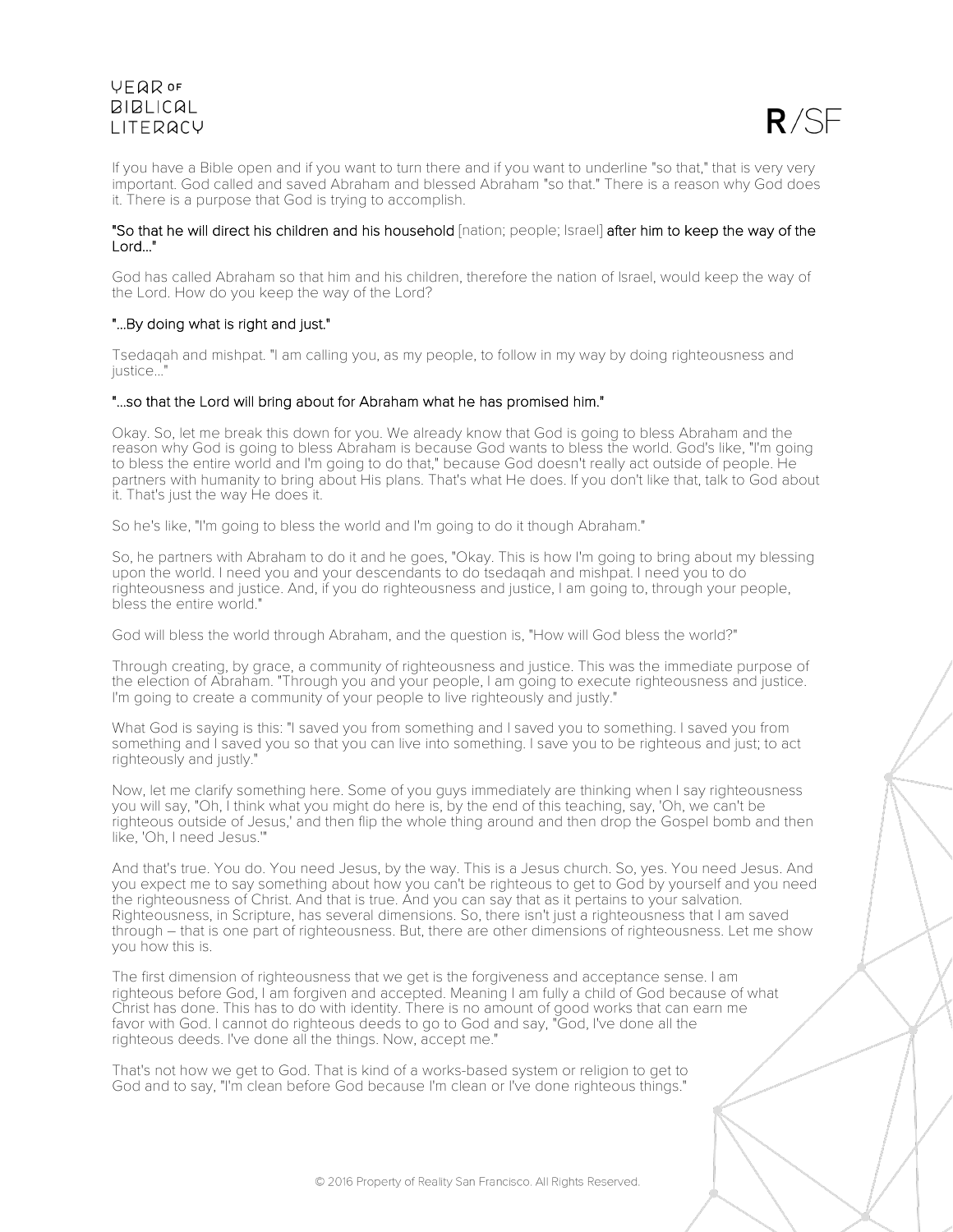

That's not how we do it. It's by God's grace. It's God stepping into our story and calling us and calling us to follow Him, making us righteous through Christ and what He's done on the cross to atone for our sins. But, there's a second sense of righteousness and the second sense is moral character. I think we squirm away from this one. We slither out of this one. We kind of go, "Well, I'm righteous because of Christ. Therefore, I'm good, right? Like, I don't really have to grow moral character. I can just do what I want and God bless it no matter what."

This is like growing in God-like character. This is the dimension of righteousness that God is looking for in His people. This is both an Old Testament concept and a New Testament concept. If you don't believe me, write down 2 Peter 1:1-9 and read it later. That is Peter working this idea out. There are two dimensions of righteousness. I'm saved and then I work out my salvation. I actually put every effort towards working in and working out my salvation.

So, for the people of God, Old Testament and New Testament, we are brought into the family of God by grace. We have a righteousness that's given to us, not based on our moral record but on God's. That is the first sense of the word righteousness. But now, as a people of God, we are to be people of righteousness. This is what Israel was called to be, a people of righteousness. That's not a bad word. I'm not talking about self-righteousness. God expects righteousness and justice from His people.

This is what Israel is getting busted on in the Prophets. Prophets show up and say, "Israel, the plan all along was to bless the world through you and you were supposed to live righteously and justly and you have not. You have not lived righteously and justly."

Now, what do those words me? Here's a quote from a theologian. He says this. I'm describing these words, this couplet, righteousness and justice. He says this:

"Righteousness is a pattern of life, not merely specific acts. What is at stake is personhood, not merely performance. Disposition rather than mere deeds. Character behind and beyond conduct. This kind of life and behavior has a religious dimension as well as an ethical one. Since the righteousness depends on the Lord, righteousness refers to the moral quality that establishes right order, and justice refers to the moral quality that restores that order when disturbed. The righteous are willing to disadvantage themselves to advantage the community. The wicked are willing to disadvantage the community to advantage themselves."

Why is God so mad? Remember Israel's song. The Lord goes to a community that He created expecting to find a community, a society, committed to that righteousness, to moral quality that establishes right order; to justice that refers to the moral quality that restores it when order is disturbed. So, when there's disorder or injustice, justice acts upon that injustice and says, "Let's restore this rightly. Let's bring this back to God's design."

So, God goes to His community and He expects to find a society that's committed to this kind of righteousness and this kind of justice which reflects God's own character. A society that fulfills all His hopes and having planted them in the first place. And God goes there and God doesn't go there as a spectator, He is fully involved. Remember, He is an involved vine manager. He is involved in everything. See, sin isn't like a violation of God's Law and God just sits there like a judge and watches us and judges us. When we mess up, God is intimately involved. God is like involved in Israel and trying to bring about their redemption. God is deeply involved.

So, God goes to this vineyard, Israel, and He sees only bad fruit. What He wants to see is righteousness and justice and what He sees is bloodshed. What He sees is people taking advantage of each other. What He sees is that the powerful keep getting more powerful and oppressing the poor and those vulnerable in society. And society is all out of whack. How can Israel be a light to the nations if their society is all out of whack? How can they be?

So, what we do is this as Christians. Now, I'm going to jump here from Old Testament to New Testament. I'm going to jump from Israel to the Church. Okay? Are you with me? I'm just going to [whistles] jump. Okay? So, we're here now. The Church. Real quick, let me just – we're here as a church. So, in the prophetic ministry of Jesus, Jesus does the same sort of thing – we'll get to it in a second – where He gets angry at people for turning following God into something it was never supposed to be. And so, Jesus calls the Church in the same way with the same prophetic angst and edge as the Prophets did in His day. And the Prophets don't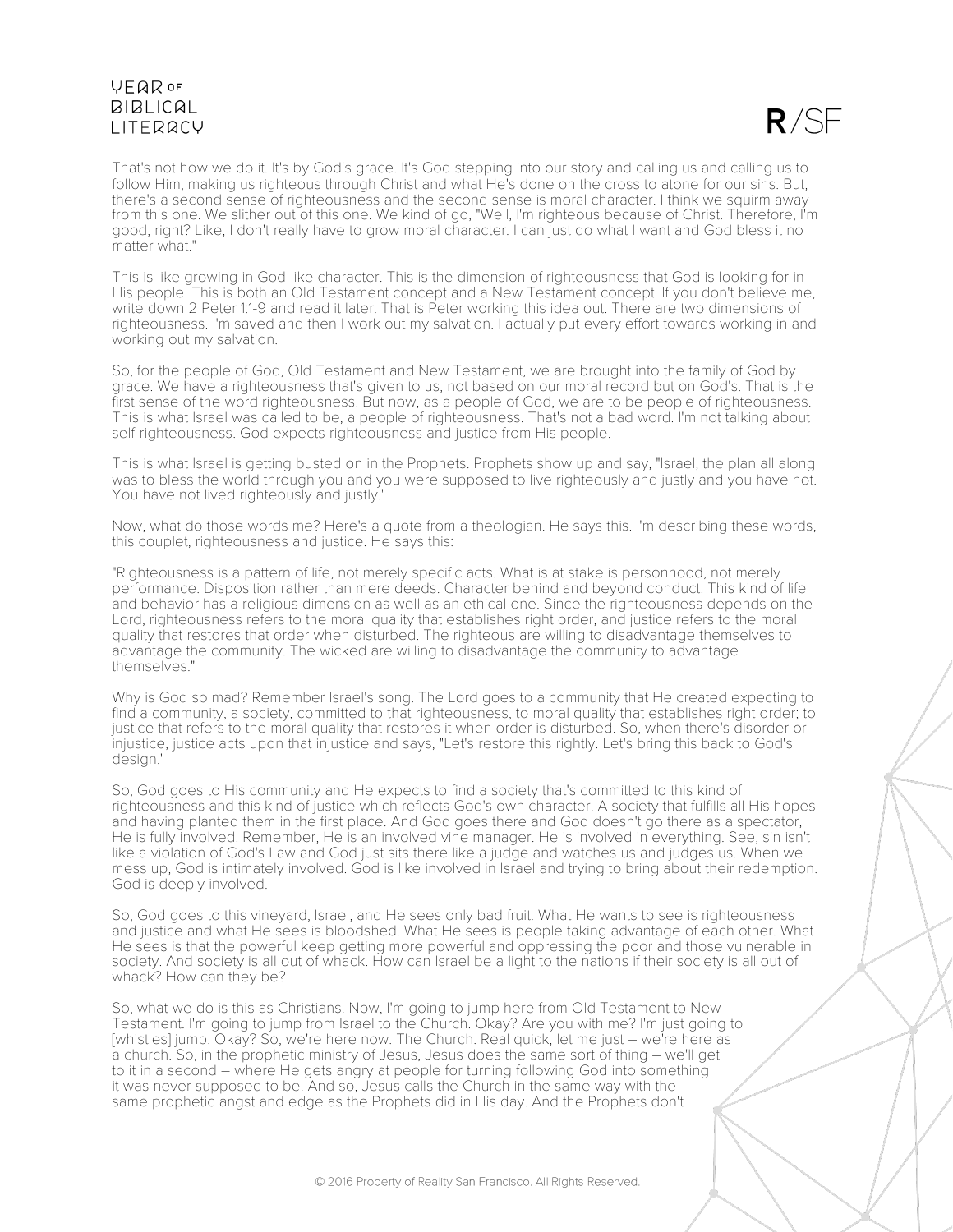

call Israel out as much as they call Israel back. They don't call them out, He calls them back. They're like, "Would you come back to covenant faithfulness? Would you come back to being a light to the world?"

And so, church, we are – and again, if you're here and you're not a follower of Jesus, I mean, you're kind of off the hook today. I mean, you're on a different hook, but I'm not going to talk about that hook. I'm going to talk about this hook here. I'm talking about the church. So, if you are a part of the Church, a follower of Jesus, you have an obligation to live into a certain way of life because this is what Christ saved you for and to. And when you don't do that, we cease to be a light to the world. We stop being a light to the world. We cease being a light to the nations. We cease being salt. We cease being that agent in the world for God's Kingdom advancement. We become a people for ourselves. We become a people that get so involved with what we're doing and think that Jesus died to save us or me individually and take me individually into heaven when I die and we've truncated the story of the Bible so much that we don't even know up from down anymore. We have to stop doing that.

So, in this prophetic movement, we have to hear the prophetic word to us as well as followers of Jesus today and go in which way today – today as followers of God – are we living unjustly and unrighteously and therefore God has the same sort of rebuke to us saying, "I came to my Church and I looked and I looked for fruit and I found no fruit. I looked for a good fruit because I gave them my Son's blood. I gave them the Spirit of the Living God. I gave them all these things to have the ability and the power and the Christian community to live righteousness and justice and all I've found was bad fruit."

You have to understand the heart of God. The program of God is actually to bring about the redemption of the world. That's what God's doing. C.S. Lewis captures it really well in Mere Christianity. He says this. He kind of starts by talking about something else, but he gets to it. Let me just read it to you.

"If you do not take the distinction between good and bad very seriously, then it is easy to say that anything you find in this world is a part of God. But of course, if we think some things really bad and God really good, then you cannot talk like that. You must believe that God is separate from the world and that some things we see are contrary to His will."

So, C.S. Lewis is combatting this thing like, "All the horror and all the atrocious things that happen in the world, it's God. It's all God." C.S. Lewis is like, "Uh, no. You can call some things evil and that's not God's will."

"Confronted with a cancer or a slum, the Pantheist can say, 'If you could only see it from a divine point of view, you would realize that this is also God.'

"The Christian reply:" – this is so good – "'Don't talked damned nonsense...'" – Oh, I love it – "'...for Christianity is a fighting religion. It thinks God made the world, that space and time and heat and cold and all the colors and tastes and all the animals and vegetables are things God made up out of His head as a man makes up a story. But, it also thinks that a great many things have gone wrong with the world that God made and that God insists (and insists very loudly) on our putting them right again.'"

What C.S. Lewis is saying is that God sees evil in the world and God sees atrocious things in the world and God doesn't look at them and go, "Eh, they're good."

He's like, "They're not good. And what I'm doing is I'm calling a people to partner with me to put them right again, to live righteously, to live justly, to put the world to right again."

When we are not doing this, there is a full breakdown of righteousness and justice. And I think this is important to understand to know God's character. Because, knowing that this is what God is trying to do, this is actually what God is trying to do in the Scriptures, is to bring about the reconciliation and the redemption of the entire world. This is what God is doing through Jesus and what Jesus is doing, by the power of the Spirit, through the Church is to bring about His redemption. When we understand that, then our concept of God gets shaped around that.

A.W. Tozer, a mystic writer – gosh, one of my favorite writers – says this:

"What comes into our minds when we think about God is the most important thing about us. The greatest question – the gravest question – before the Church is always God Himself and the most significant fact about any man is not what he, at any given time,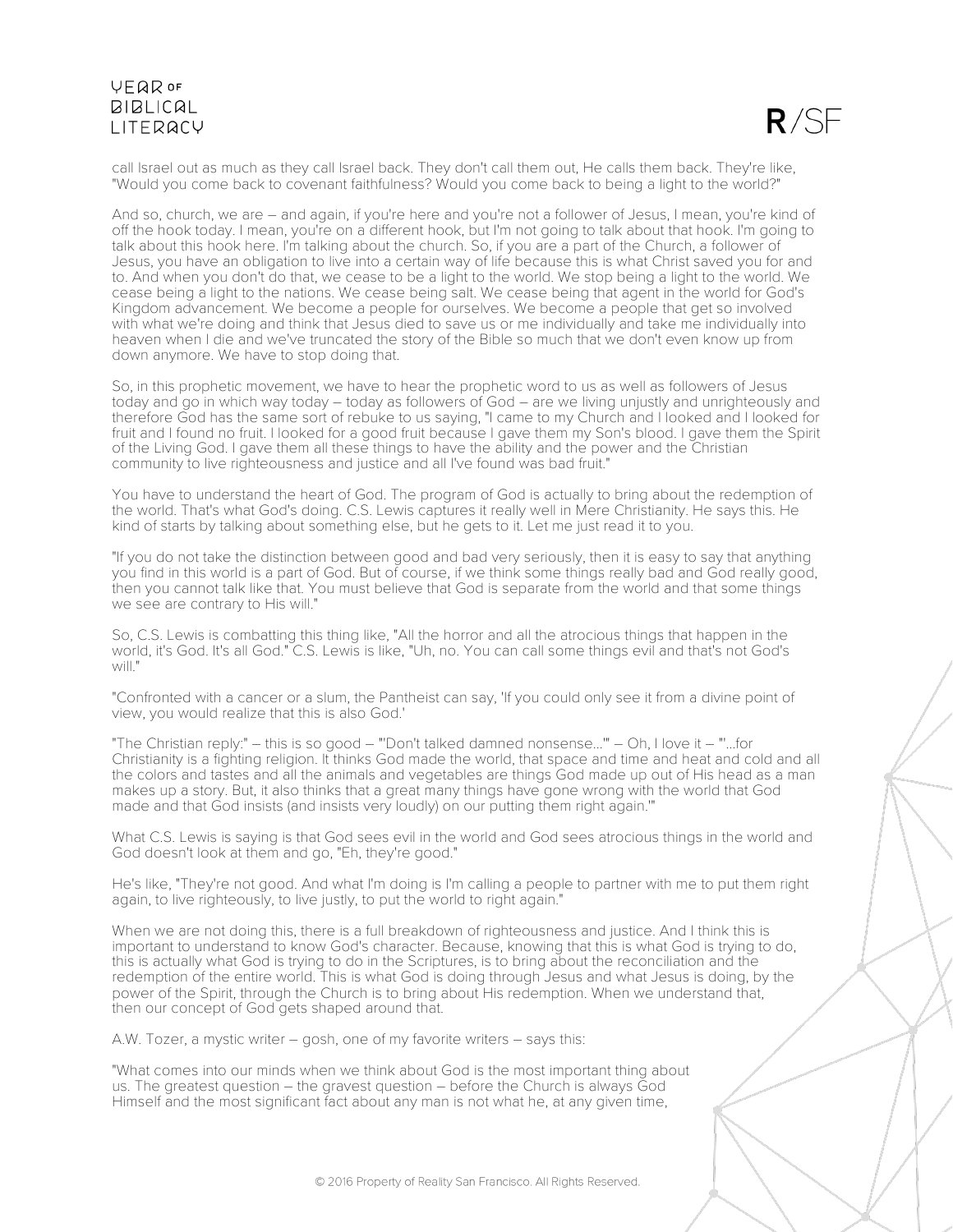

might say or do, but what he, in his deep heart, conceives God to be like. We tend, by a secret law of the soul, to move toward our mental image of God."

The reason why I bring that up here is what is your mental image of God? Is it a God who is after giving you good things and then taking you to heaven when you die? Then you will start moving towards that and it will all become this individualistic, "It's only about me and my own personal relationship with God and I'm on a journey to get to heaven only. And then, when I die, I get there. God, save me from this world."

Is that your concept of God or a God who is after the healing of the nations; the healing of the world that has gone very very bad? The Prophets think it's the latter. The Prophets think that God is after the redemption of a world that has gone wrong and God insists (and insists very loudly) that we partner with Him. So, God will, because Israel isn't living into their calling, discipline Israel. He will allow His judgment to come upon them for their purification, to remove idolatry and injustice and false worship.

The picture that Isaiah gives is a land that's laid waste, or a land that is scorched by fire. Fire comes through the land and destroys it. And then, loggers come through and chop down the rest of the forest. That's Isaiah's picture. Joel – you read this a couple weeks ago – uses the imagery of an army of locusts that come through Israel and eat the entire land and nothing is left. That's the image that the Prophets paint. It's tragic. It's saying that exile is inevitable and it's sad. All that Israel had to bless the world is basically gone because of judgment. They're no longer really a "nation." They have no real king. They're under enemy occupation and exile. They no longer have land, they're in exile to Babylon. They're no longer God's presence. The temple was destroyed. So, is there any hope?

Now, this sets up the hope of the Prophets. Turn to Isaiah 10 at the end. This sets up the hope of the Prophets; the Prophets giving Israel hope that this is not the end. And it starts in verse 33.

It says this: "See, the Lord, the Lord Almighty, will lop off the boughs..." – I don't know what that word is –<br>"...with great power.

### "The lofty trees will be felled, the tall ones will be brought low.

#### "He will cut down the forest thickets with an ax; Lebanon will fall before the Mighty One."

So, that's that image, right? So, fire rips through it. That's Isaiah 6. And then, in chapter 10, every single part of the land, all the trees get laid out. So, you can imagine in the land everything is scorched and there's only stumps left. Israel's laid bare. But then, here's the hope.

### Isaiah 11:1: "A shoot will come up from the stump of Jesse; from his roots a Branch will bear fruit."

What this is talking about – and this is beautiful – is that the imagery of this tree that has been cut off (the tree is Israel), cut down and burned and scorched. The scorched stump. Then, all of a sudden, a little shoot comes from it. And the stump, we're told, is Jesse. Now, Jesse is the father of King David, and the Prophets do not say that this little shoot comes up from the stump of King David, it's saying that we're getting a new King David. We're getting a king in King David's place to be a better King David. It's like the story's starting all over again. Jesse is having a new son; a new David.

#### Who is this new David?

It says in Isaiah 11:2, "The Spirit of the Lord will rest on him [this new David]–the Spirit of wisdom and of understanding, the Spirit of counsel and of might, the Spirit of the knowledge and fear of the Lord–and he will delight in the fear of the Lord.

"He will not judge by what he sees with his eyes, or decide by what he hears with his ears; but with righteousness he will judge the needy, with justice he will give decisions for the poor of the earth."

Righteousness and justice will be how he leads.

"He will strike the earth with the rod of his mouth; with the breath of his lips he will slay the wicked. Righteousness will be his belt and faithfulness the sash around his waist."

Who is this? This is Jesus. This is the world's hope. Messiah. So, Isaiah says, "There's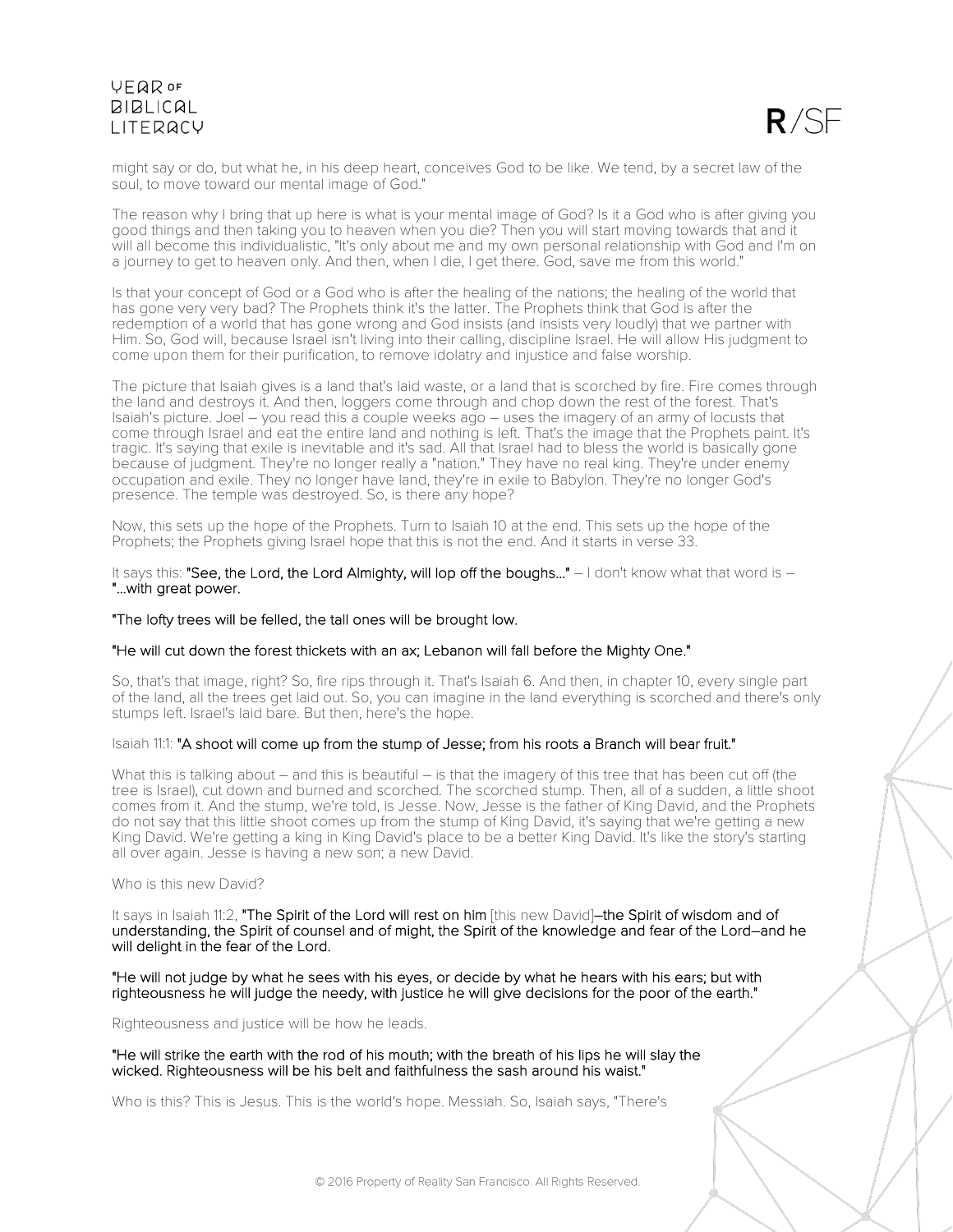

coming one, guys. We're laid bare. We have not been faithful to Yahweh. We have not held to what God has told us to be; a light to the world. But, there is Messiah coming. The story is not over. God will accomplish the redemption of the world still."

And how is this possible? It says, "Righteousness and faithfulness will be the very heart of this person's existence."

The imagery in verse 5 doesn't really come through. It's like, Messiah, His undergarments. His underclothing. Meaning, when you strip down everything, what do you find? You find Him wearing the undergarments of righteousness and faithfulness to God and the way that God has set up the world. You have this Messiah. And this is Jesus. This is the hope that we have; the hope of Christ. But, Jesus, though He rules with righteousness and justice and though He has the Spirit of counsel and might and knowledge of the Lord and though He judges rightly, it says in the second part of verse 4, "He will also strike the earth with the rod of his mouth."

Meaning, He will come in and tell us truth. Jesus is truth. He will come in and say, "This is truth and this is a lie."

He will come in and say, "You're wrong and you're right."

He will come in and say, "You've made this out to be something it was never made to be."

This is what Jesus comes to do. So, you see this. Probably the most angry Jesus ever gets is when He steps into His role as a prophet, and it's found in Luke 11. Let me read it to you. This is some of the angriest that Jesus ever gets. I know that we think of Jesus as meek and mild. Jesus is crazy. He's a little bit prophetic here. Look at what He says.

#### Luke 11:37: "When Jesus had finished speaking, a Pharisee invited him to eat with him; so he went in and reclined at the table. But the Pharisee was surprised when he noticed that Jesus did not first wash before the meal."

"You didn't religiously wash yourself, Jesus? You're so unclean."

#### "Then the Lord said to him, 'Now then, you Pharisees clean the outside of the cup and dish, but inside you are full of greed and wickedness.'"

"Oh, you clean up really well. But, inside, you are full of wickedness."

"'You foolish people! Did not the one who made the outside make the inside also? But now as for what is inside you–be generous to the poor, and everything will be clean for you.'"

Jesus was radically just and radically right in pushing Israel and His Church to act justly towards the poor.

"'Woe to you Pharisees, because you give God a tenth of your mint, rue and all other kinds of garden herbs, but you neglect justice and the love of God.'"

"Oh, you look so good going to church every Sunday. You look so good tithing. But, you neglect justice and you don't really love God."

#### "'You should have practiced the latter without leaving the former undone.'"

"You should have still tithed, but you should have done it with a right heart, with right motives and cared for the poor."

"'Woe to you Pharisees, because you love the most important seats in the synagogues and respectful greetings in the marketplaces.

"'Woe to you, because you are like unmarked graves, which people walk over without knowing it.'"

That's an insult, by the way. This is my favorite verse. Oh my gosh.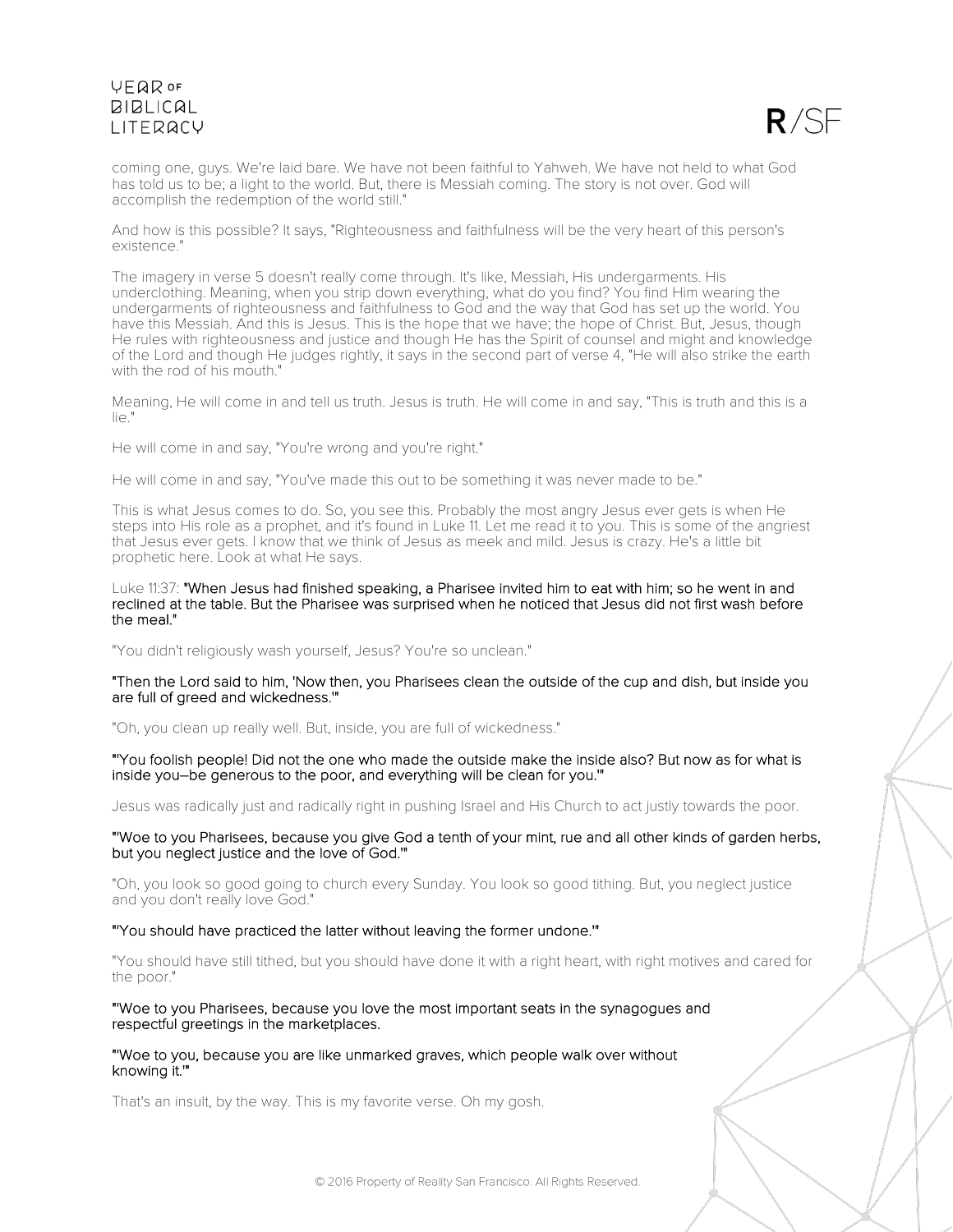

## "One of the experts in the law answer him, 'Teacher, when you say these things, you insult us also.'"

Jesus goes, "Woe to you, then."

He's like woeing everyone.

"'And you experts in the law,"" - "you shouldn't have spoke up, because now it's coming at you" - "woe to you, because you load people down...'"

I mean, who does that? He's like, "Jesus, you're offending me."

He's like, "You know what? Woe to you."

### "'because you load people down with burdens they can hardly carry.'"

"All of these teachers, you give them so much stuff to carry."

#### "'and you yourselves will not lift one finger to help them.'"

"You're just giving them these heavy teachings and you're doing nothing yourself."

"'Woe to you, because you build tombs for the prophets, and it was your ancestors who killed them. So you testify that you approve of what your ancestors did; they killed the prophets, and you build their tombs. Because of this, God in his wisdom said, 'I will send them prophets and apostles, some of whom they will kill and others they will persecute.' Therefore this generation will be held responsible for the blood of all the prophets that has been shed since the beginning of the world, from the blood of Abel to the blood of Zechariah, who was killed between the alter and the sanctuary. Yes, I tell you, this generation will be held responsible for it all.

#### "'Woe to you experts in the law, because you have taken away the key to knowledge. You yourselves have not entered, and you have hindered those who were entering.'"

Jesus, when He steps into His prophetic role, He is just as angry about people who turn the Church or turn following God into something it was never supposed to be. When you and I start to think that it's about religious activity, when you and I start to think about, "It's just about giving this part of my money and then I'm good, it's all about showing up to this event and then I'm good, it's only about this thing," Jesus has harsh words for His Church as well. They are words that are like, "There is hope if you repent. There is hope if you turn. Because, I want you to get about and be about my plan on what I'm doing in the world. Do you see what I'm doing in the world?"

This is what Jesus wants us to be about. Like, what Jesus is doing in the entire world. Not about our individual projects, not about necessarily our individual lives, but getting even wrapped up into the bigger picture of what God's doing in the world and in the nations.

So, this is where I'll end. You know, this last year as a church, we have brought on a director of our local ministry and global ministry initiatives. Our justice. Her name is Carrie Detrick. A lot of you guys know her. Yeah, she's amazing. So, our hope is this, and I shared this out our annual vision in prayer, and we're trying to drift this in to our church:

We want a culture of righteousness and justice in our church. Not just justicey things that we do, not just like, "Well, we give here and we do this thing once a month. So, we're good, right? Like, let's stand before Jesus and we're good." But, like a culture of it. Like, the way that we see our entire world is shaped around God's vision for the world. And I think it's going to take a lot of repentance on our part and take a lot of humility on our part to go, "God, maybe we're not really seeing it rightly. Maybe we thought we saw it rightly. Maybe we're so blinded by our own vision of our own worlds that we can't see the vision that You have for Your world."

And I think there's a lot of grace and that God will give us time to see it. But, we'd be foolish to think that God is going to allow us not to ever see it. Or it'd be foolish to think that God is going to say, "You know what? You've never saw it; your leaders never saw